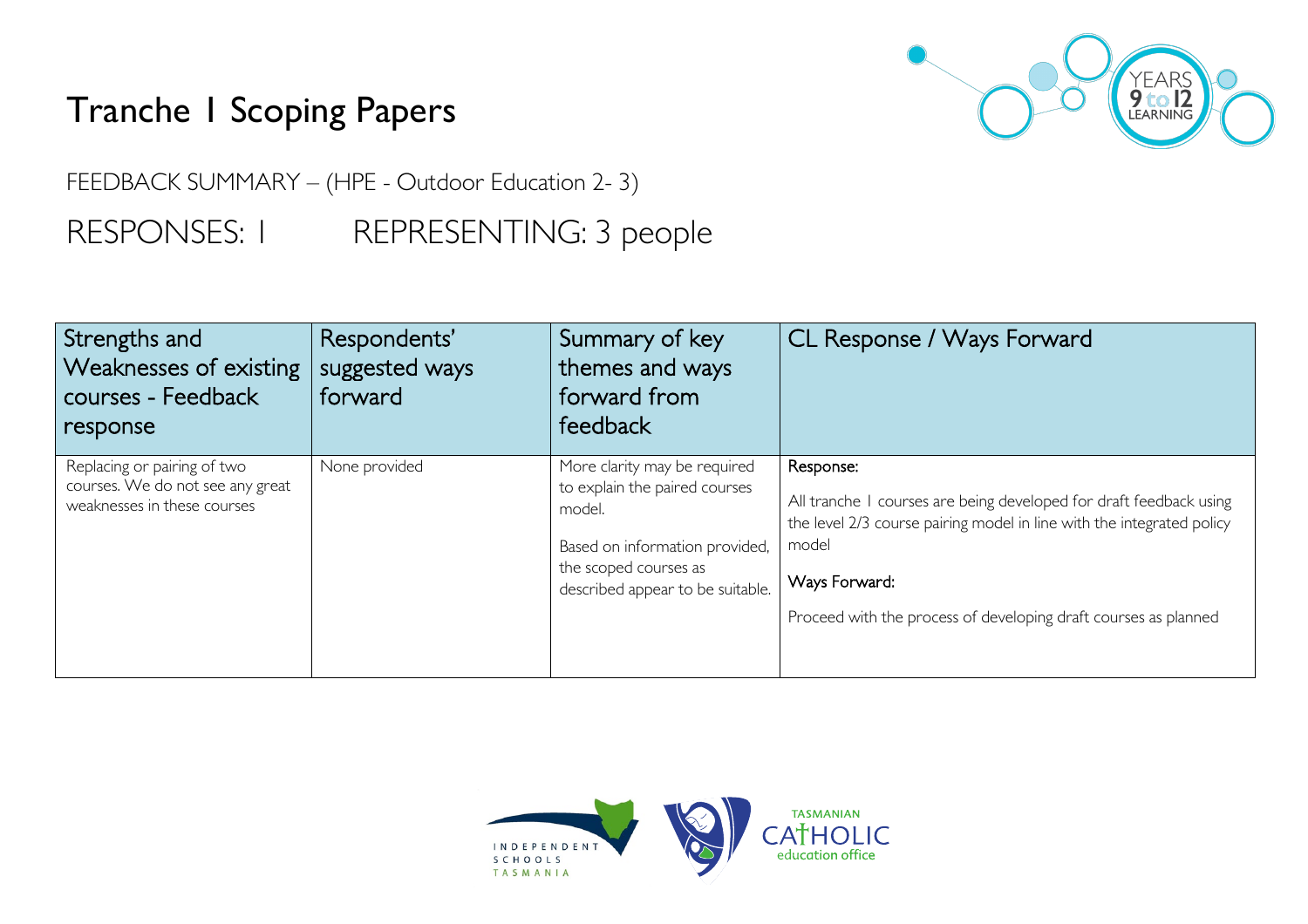| Course Rationale -<br>Feedback response                                                                                                                                                                                            | Respondents'<br>suggested ways<br>forward | Summary of key<br>themes and ways<br>forward from<br>feedback                                                                                                                                  | CL Response / Ways Forward                                                                                                                                                                                                                                                                      |
|------------------------------------------------------------------------------------------------------------------------------------------------------------------------------------------------------------------------------------|-------------------------------------------|------------------------------------------------------------------------------------------------------------------------------------------------------------------------------------------------|-------------------------------------------------------------------------------------------------------------------------------------------------------------------------------------------------------------------------------------------------------------------------------------------------|
| As there is not a clear explanation<br>about how the "focus areas" are<br>truly defined. It fits equally in<br>discipline based and professional<br>based areas. Specifically the level 3<br>would fit into the professional area. | None provided                             | More information on focus<br>area definitions would help<br>inform review of the scoping<br>paper.<br>View that the courses may<br>more suitably fit in different<br>focus areas at each level | Response:<br>Feedback noted and worthy of wider discussion and review early in<br>teacher consultation during development to ensure common<br>understandings and directions<br>Ways Forward:<br>Consult on and revisit focus area placement and implications during<br>early course development |

The course rationale is appropriate and clearly describes:

- the intended audience,
- why the chosen content is important for students and outlines the broad scope of learning to be expected
- the particular skills knowledge and understandings students will develop

| Strongly Agree | Agree | Neither agree nor disagree | <b>Disagree</b> | Strongly disagree |
|----------------|-------|----------------------------|-----------------|-------------------|
|                |       |                            |                 |                   |

## Ways Forward:

Given the broad agreement with the rationale amongst the small sample course development will progress as planned.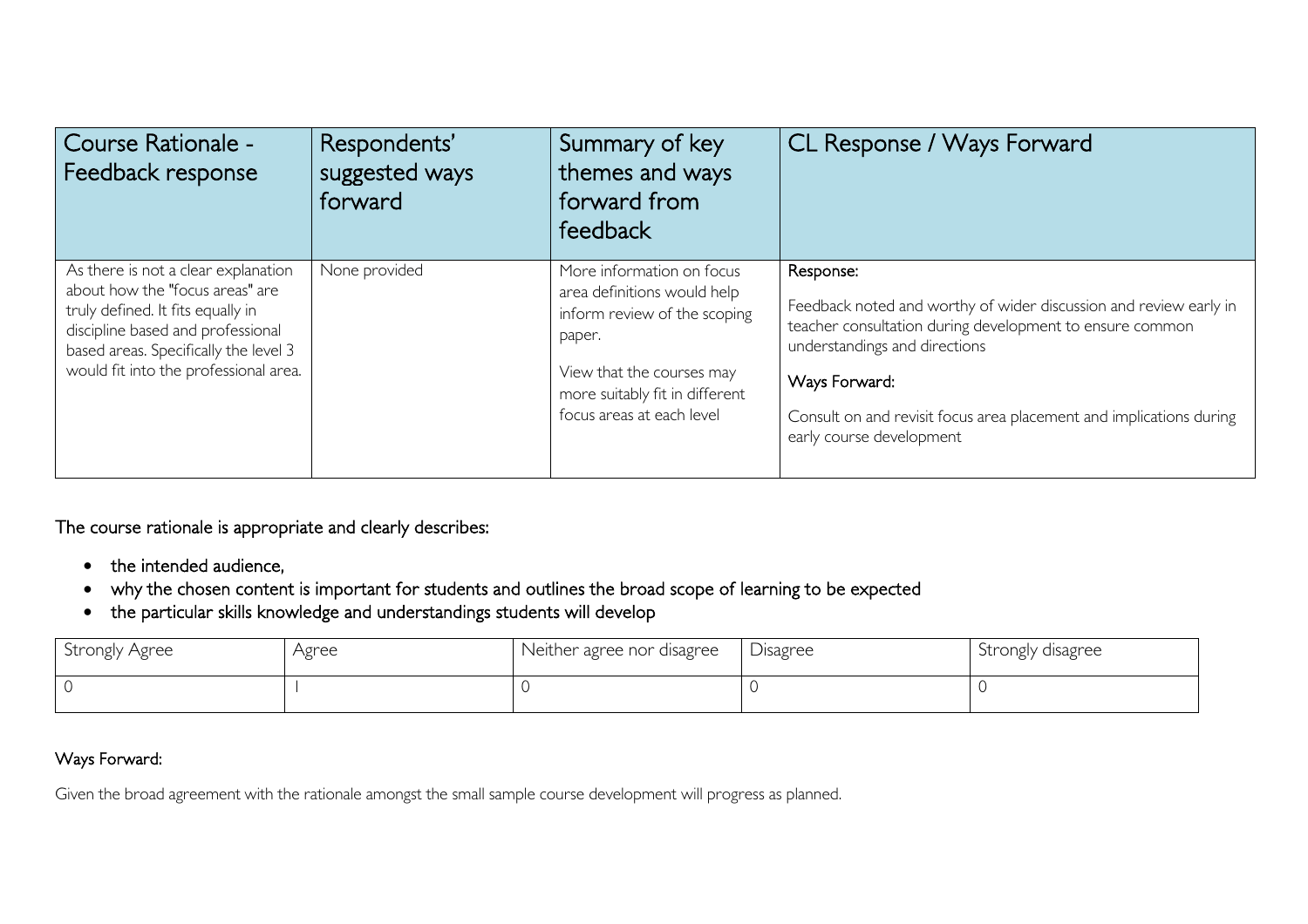## In considering the focus areas identified in the Years 9 to 12 Curriculum Framework and this course rationale, do you believe the course is placed in the appropriate focus area?

| Strongly Agree | Agree | Neither agree nor disagree | Disagree | Strongly disagree |
|----------------|-------|----------------------------|----------|-------------------|
|                |       |                            |          |                   |

## Ways Forward:

Consult widely to revisit focus area placement and implications during early course development.

| <b>General Capabilities -</b><br>Feedback response | Respondents'<br>suggested ways<br>forward                                                                          | Summary of key<br>themes and ways<br>forward from<br>feedback                                                                                                                                                       | CL Response / Ways Forward                                                                                                                                                                                            |
|----------------------------------------------------|--------------------------------------------------------------------------------------------------------------------|---------------------------------------------------------------------------------------------------------------------------------------------------------------------------------------------------------------------|-----------------------------------------------------------------------------------------------------------------------------------------------------------------------------------------------------------------------|
| Yes                                                | Until the structure of the courses<br>is highlighted later in the stages,<br>this is difficult to identify issues. | General Capabilities are being<br>planned for inclusion in suitable<br>ways- with structure and<br>details yet to be drafted and<br>shared, it is too early in the<br>process to gather more<br>extensive feedback. | Response:<br>Consider appropriate General Capabilities representation during<br>development phases<br>Ways Forward:<br>Consult with teachers and other stakeholders from multiple sites<br>during course development. |

| Cross Curriculum<br>Priorities - Feedback<br>response                 | Respondents'<br>suggested ways<br>forward | Summary of key<br>themes and ways<br>forward from<br>feedback                                      | CL Response / Ways Forward |
|-----------------------------------------------------------------------|-------------------------------------------|----------------------------------------------------------------------------------------------------|----------------------------|
| Unsure at this stage, again need<br>more information than the scoping | None provided                             | Scoping papers in this format<br>appear not to provide sufficient<br>detail to evaluate this area. | Response:                  |